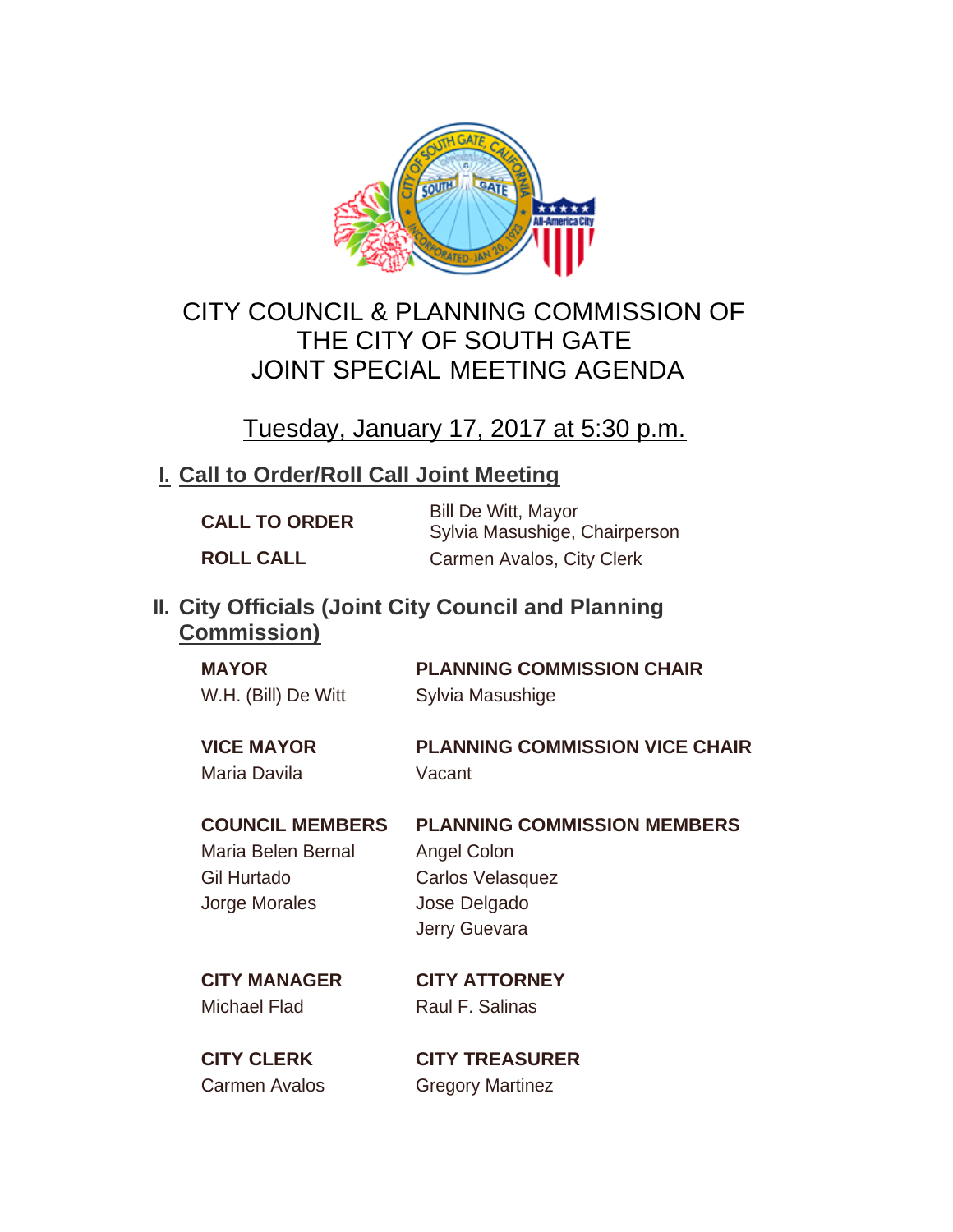## **Meeting Compensation Disclosure (Joint City Council III. and Planning Commission)**

Pursuant to Government Code Section 54952.3: Disclosure of compensation for meeting attendance by City Council Members is \$600 monthly regardless of the amount of meetings. Disclosure of compensation for meeting attendance by the Planning Commission Commissioners is \$125.00 per meeting.

### **Reports, Recommendations and Requests IV.**

#### **1. Receive And File Presentation Regarding Public Hearings And Due Process Relating To Development Projects**

The City Council and the Planning Commission will consider receiving and filing a presentation on requirements for conducting public hearings and related due process for development projects. (ATTY)

Documents:

#### [ITEM 1 REPORT 01172016.PDF](http://cityofsouthgate.org/AgendaCenter/ViewFile/Item/3548?fileID=8875)

#### **2. Receive And File Presentation Of Parking Conditions In Residential Neighborhoods**

The City Council and the Planning Commission will consider: (PW)

a. Receiving and filing a presentation of parking conditions in residential neighborhoods; and

b. Directing staff to agendize consideration of a citywide parking study at a future City Council Meeting.

Documents:

#### [ITEM 2 REPORT 01172016.PDF](http://cityofsouthgate.org/AgendaCenter/ViewFile/Item/3549?fileID=8876)

#### **3. Receive And File Report Regarding Development Review Process For New Land Uses**

The City Council and the Planning Commission will consider receiving and filing a report pertaining to the development review process for new land uses. (CD)

Documents:

#### [ITEM 3 REPORT 01172016.PDF](http://cityofsouthgate.org/AgendaCenter/ViewFile/Item/3550?fileID=8877)

## **Special Meeting Adjournment V.**